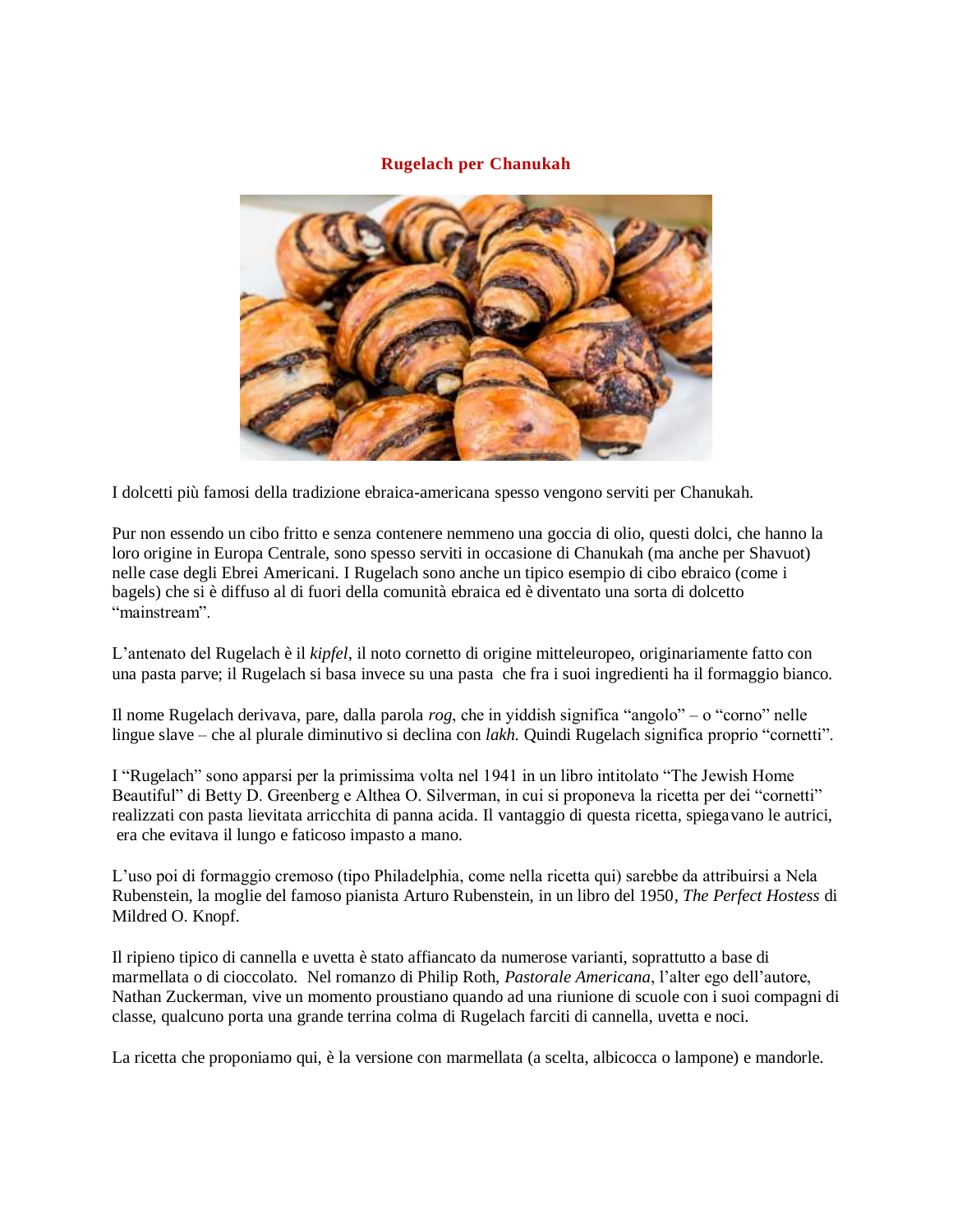### RUGELACH

#### *Ingredienti*

Per la pasta: 180 gr di farina 1 cucchiaio e mezzo di zucchero Un pizzico di sale 125 gr di formaggio cremoso Philadelphia 125 gr di burro a tocchetto 30 gr di panna acida (o yogurt bianco) 1 cucchiaino di estratto di vaniglia (facoltativo)

Per il ripieno: 125 gr di marmellata di albicocca o lampone 30 gr di mandorle a granelli

Da spennellare sui dolcetti: 1 uovo + 1 cucchiaio di acqua 1 cucchiaio zucchero mescolato con 1 cucchiaio di cannella in polvere

NB: La pasta deve essere risposta in frigo per qualche ora o anche tutta la notte.

Mescolate insieme gli ingredienti per la pasta che dovrà essere morbida ed appiccicosa. Dividete in due e formate due dischi di circa 10 cm. di diametro. Avvolgetele in pellicola e metteteli in frigo, per almeno due ore o anche tutta la notte.

Quando siete pronti per fare i Rugelach, preriscaldate il forno a 190°. Foderate la teglia con la carta da forno. Infarinate la superficie di lavoro e abbassate i dischi di pasta per formarne due di 25 cm. di diametro. Spalmate con la marmellata e i granelli di mandorle. Tagliate ogni disco in 12 spicchi. Arrotolate ogni spicchio dal bordo esterno verso la punta per formare i "cornetti", curvando i lati. Disponete i Rugelach (sono 24) sulla teglia e spennellate con l'uovo sbattuto mescolato con 1 cucchiaio di acqua e quindi cospargete di zucchero e cannella. Infornate per 25-30 minuti e lasciate raffreddare.

*Chanukah Sameach! Rebbetzin Gavriela Frye Beit Shalom Messianic Congregation, Pozzuoli, Naples, Italy*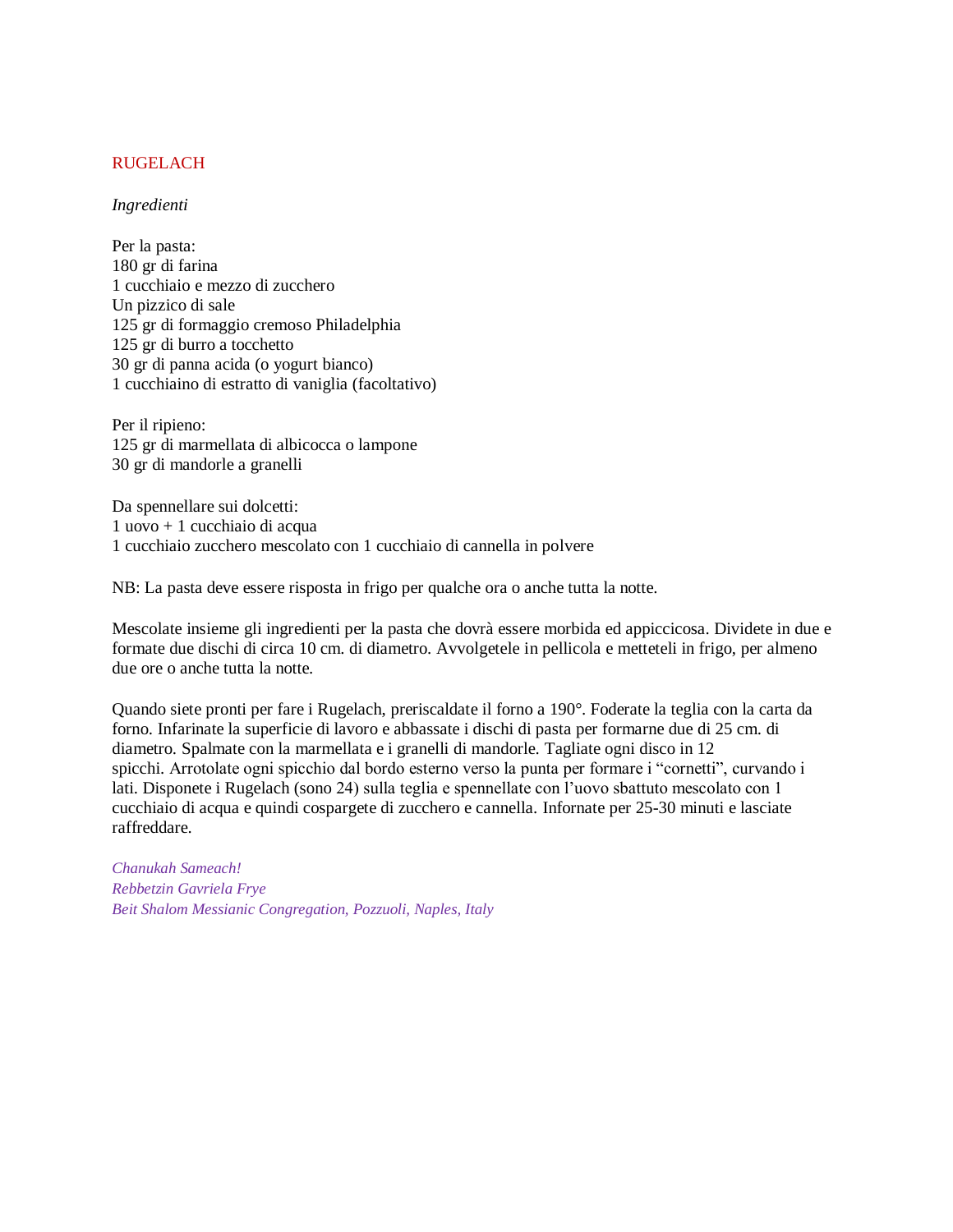# (English)

## Rugelach for Chanukah



The most famous sweets of the Jewish-American tradition are often served for Chanukah.

Although not a fried food and without even a drop of oil, these sweets, which have their origin in Central Europe, are often served on the occasion of Chanukah (but also for Shavuot) in the homes of American Jews. Rugelachs are also a typical example of Jewish food (like bagels) that has spread outside the Jewish community and become something of a "mainstream" treat.

The ancestor of Rugelach is the kipfel, the well-known croissant of Central European origin, originally made with a parve pasta; Rugelach is instead based on a paste that has white cheese among its ingredients.

The name Rugelach apparently derived from the word rog, which in Yiddish means "corner" - or "horn" in the Slavic languages - which in the diminutive plural is declined with lakh. So Rugelach really means "croissants".

The "Rugelach" appeared for the very first time in 1941 in a book called "The Jewish Home Beautiful" by Betty D. Greenberg and Althea O. Silverman, in which the recipe was proposed for "croissants" made with yeast dough enriched with sour cream. The advantage of this recipe, the authors explained, was that it avoided the long and tiring kneading by hand.

The use of cream cheese (such as Philadelphia, as in the recipe here) would be attributed to Nela Rubenstein, the wife of the famous pianist Arturo Rubenstein, in a 1950 book, The Perfect Hostess by Mildred O. Knopf.

The typical filling of cinnamon and raisins has been accompanied by numerous variations, especially based on jam or chocolate. In Philip Roth's novel American Pastoral, the author's alter ego, Nathan Zuckerman, experiences a Proustian moment when at a school meeting with his classmates, someone brings a large bowl filled with Rugelach stuffed with cinnamon, raisins. and nuts.

The recipe we propose here is the version with jam (optionally, apricot or raspberry) and almonds.